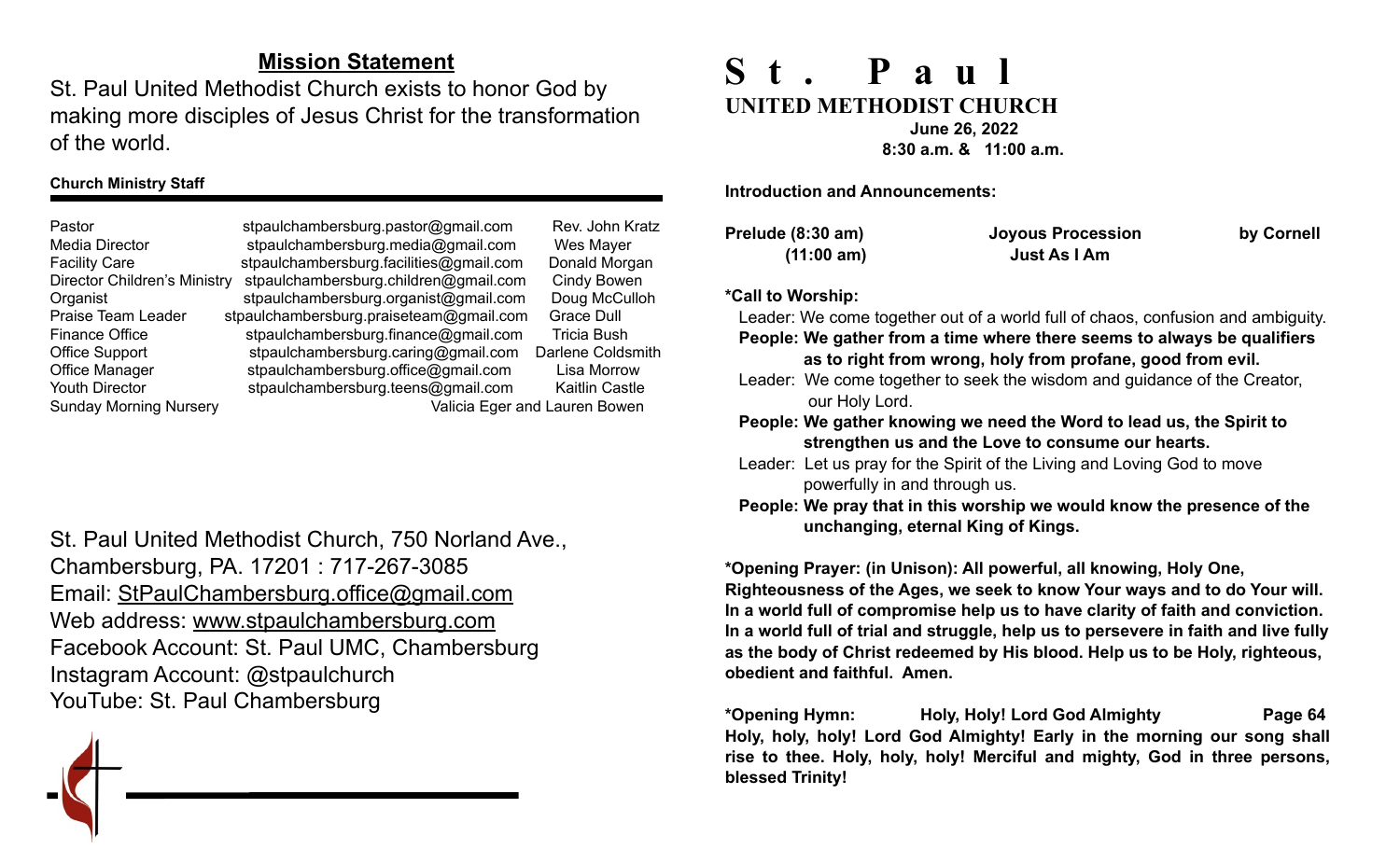**Holy, holy, holy! All the saints adore thee, casting down their golden crowns around the glassy sea; cherubim and seraphim falling down before thee, which wert, and art, and evermore shalt be.**

**Holy, holy, holy! Though the darkness hide thee, though the eye of sinful man thy glory may not see, only thou art holy; there is none beside thee, perfect in power, in love and purity.**

**Holy, holy, holy! Lord God Almighty! All thy works shall praise thy name, in earth and sky and sea. Holy, holy, holy! Merciful and mighty, God in three persons, blessed Trinity.**

**First Lesson: 2 Kings 2: 1-2, 6-14** Leader: The word of God for the people of God. **People: Thanks be to God.**

| Anthem: (8:30 am) | <b>Praeludium in C</b>  | by J.S. Bach |
|-------------------|-------------------------|--------------|
| (11:00 am)        | It Is Well With My Soul |              |

**Prayers of the People** 

#### **The Lord's Prayer (in unison):**

 **"Our Father, who art in heaven, hallowed be thy name. Thy kingdom come, thy will be done on earth as it is in heaven. Give us this day our daily bread. And forgive us our trespasses, as we forgive those who trespass against us. And lead us not into temptation, but deliver us from evil. For thine is the kingdom, and the power, and the glory, forever." Amen.** 

 **Gospel Lesson: Luke 9:51-62**

 Leader: This is the Gospel of our Lord. **People: Thanks be to God.** 

**Hymn of Praise: Holy God, We Praise Thy Name v. 1, 3, 5 Page 79**

**Holy God, we praise thy name; Lord of all, we bow before thee; all on earth thy scepter claim; all in heaven above adore thee. Infinite thy vast domain; everlasting is thy reign.**

**Lo! the apostolic train joins thy sacred name to hallow; prophets swell the glad refrain, and the white robed martyrs follow. And from morn to set of sun, through the church the song goes on.**

**Christ, thou art our glorious King, Son of God, enthroned in splendor; but deliverance to bring thou all honors didst surrender, and wast of a virgin born humbly on that blessed morn.**

| <b>Today's Sermon:</b>             | "What Direction Do You Face?"          | <b>Pastor John Kratz</b> |
|------------------------------------|----------------------------------------|--------------------------|
| The Affirmation of Our Stewardship |                                        |                          |
| Offertory (8:30 am)                | As the Deer                            | by Nystrom               |
| (11:00 am)                         | <b>Jesus Loves the Little Children</b> |                          |

**\*Congregational Response No. 95**

#### **\*Prayer of Dedication:**

**In humble obedience we give these tithes and offerings Almighty God of all. We submit ourselves and all that we have to Your service and for Your will to be done. Claim us as Your own and strengthen us for Your work. May the world see the light of Christ shining through all we say and do. May the work of our hands, words of our mouths, and gifts we bring be blessed by You for Your kingdom's work and witness. Amen.**

**\*Closing Hymn: Take Up Thy Cross Page 415 "Take up thy cross", the Savior said, "if thou wouldst my disciple be; deny thyself, the world forsake, and humbly follow after me."**

**Take up thy cross, let not its weight fill thy weak spirit with alarm; his strength shall bear thy spirit up, and brace thy heart and nerve thine arm.**